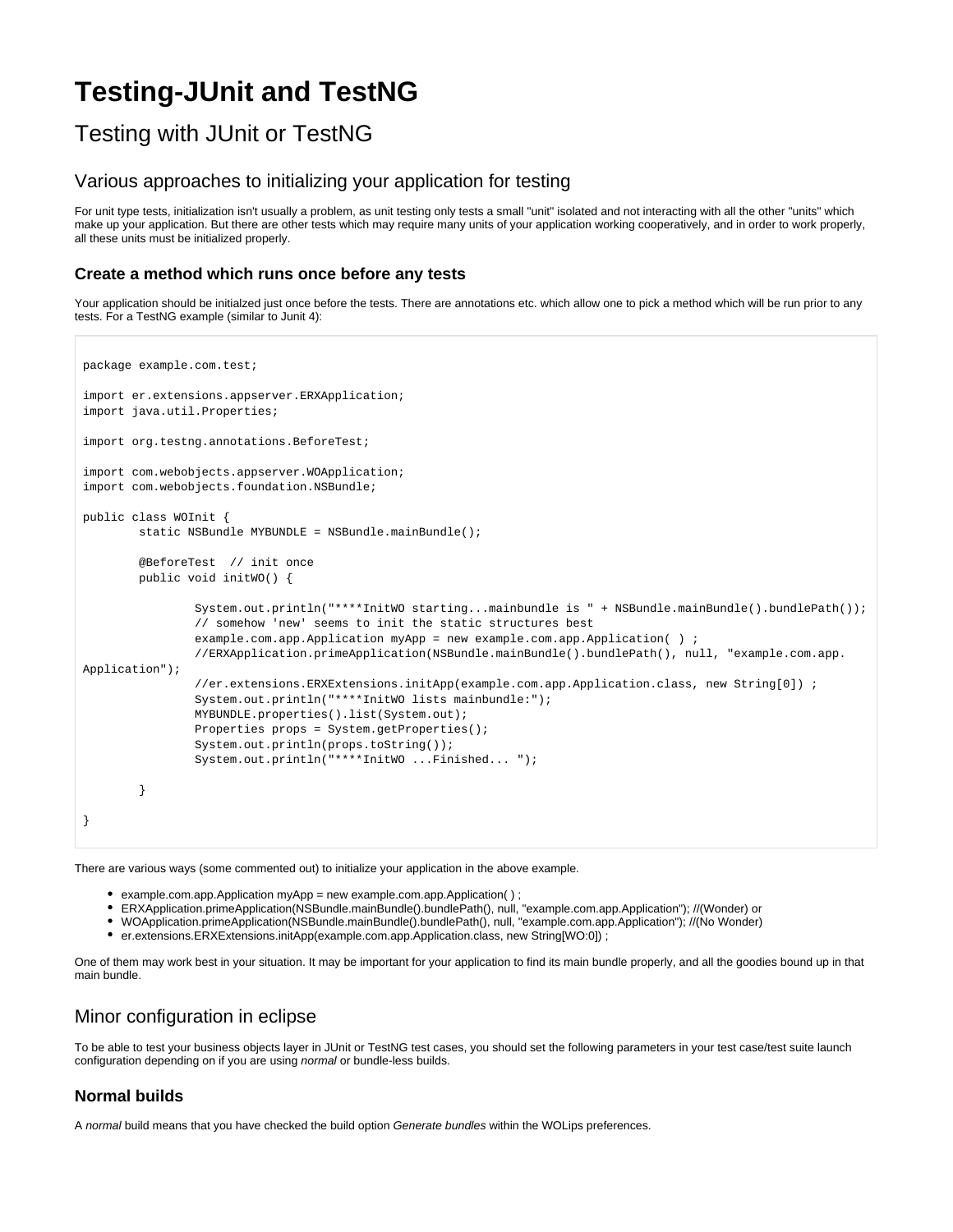|                                                               | <b>Preferences</b>            |
|---------------------------------------------------------------|-------------------------------|
| type filter text                                              | <b>Build</b>                  |
| $\blacktriangleright$ General<br>$\triangleright$ Ant         | <b>Build</b>                  |
| $\blacktriangleright$ Help                                    | <b>Capture Ant Output</b>     |
| Install/Update<br>$\blacktriangleright$ lava                  | Generate bundles              |
| Plug-in Development                                           | Generate PB.project           |
| $\blacktriangleright$ Run/Debug<br>$\blacktriangleright$ Team | Generate project.xcode        |
| $\blacktriangleright$ TestNG                                  | Generate project.xcodeproj    |
| <b>WOLips</b><br><b>Build</b>                                 | Automatically run EOGenerator |
| Debua<br>. .                                                  |                               |

First in the "Arguments" tab, set your working directory to the build product of your project. For example, for a framework project the working directory should be:

\${workspace\_loc:MyEclipseProject/build/MyEclipseProject.framework}

#### For an application it should be (using the handy wolips\_dir\_loc variable)

\${working\_dir\_loc\_WOLips:MyEcliseProject}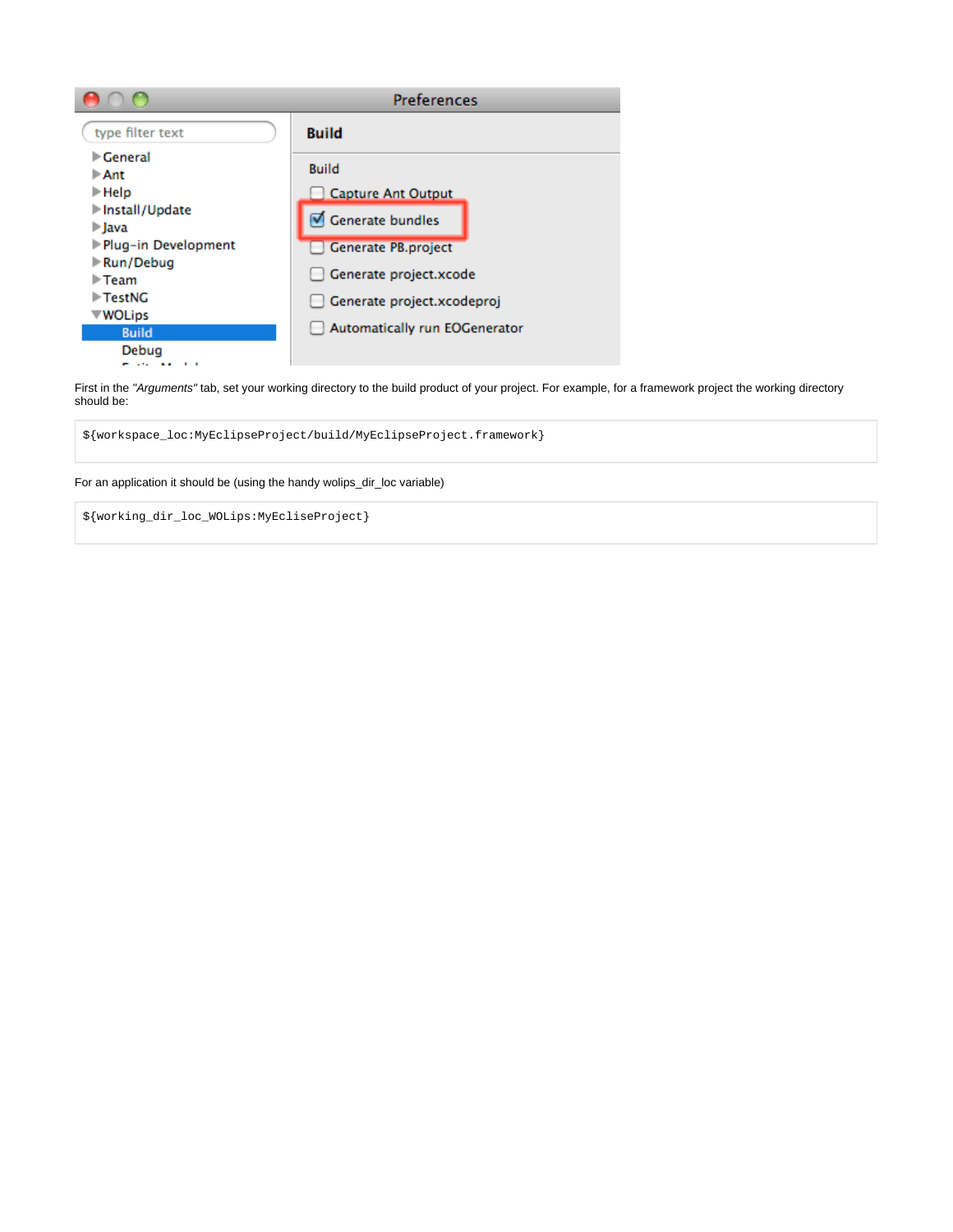

**Run Configurations** 

## Create, manage, and run configurations

Create a configuration that will launch a JUnit test.



Then, in the classpath tab, select the "User Entries" entry and use the "Advanced..." button and select the "Add Folders" button.

| Advanced Options           |          | Up                |
|----------------------------|----------|-------------------|
| Select an advanced option: |          |                   |
| Add Folders                | uild/Ob  | <b>Down</b>       |
| Add External Folder        | lasspatl | Remove            |
| Add Classpath Variables    |          |                   |
| Add Library                |          | Add Projects      |
| Attach Source              |          | Add JARs          |
| Add Variable String:       |          |                   |
| Variables                  |          | Add External JARs |
|                            |          | Advanced          |
| OK<br>Cancel               |          | Edit              |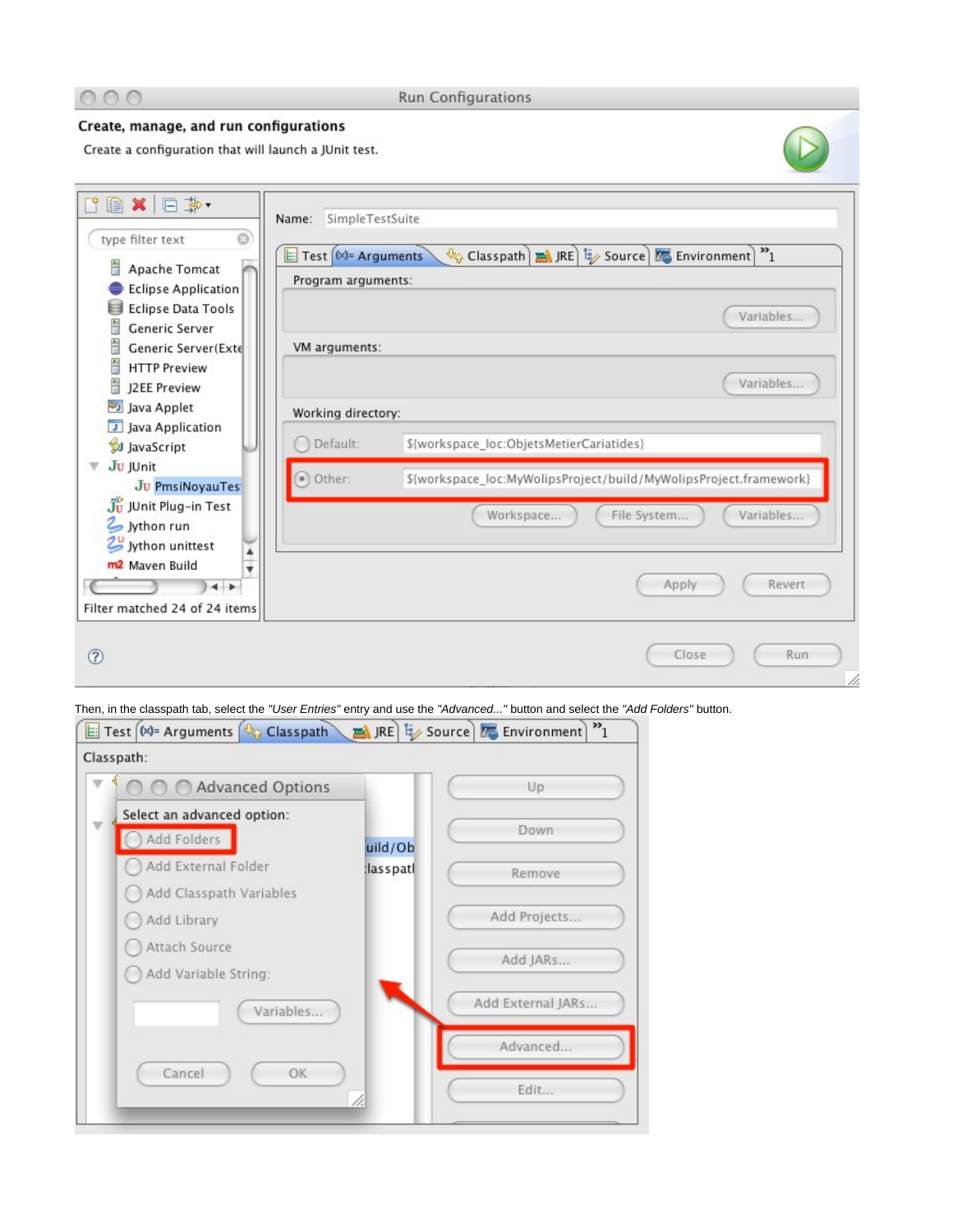Select the "Java" folder of your build product. Use the "Up/Down" buttons to move this folder at the first position of your classpath.



Be Careful

If during your tests execution you see error messages such as **cannot cast EOGenericRecord to <your object>** please check that the "Java" folder is at first position in your classpath entries.

The last step is to add the parameter -DNSProjectBundleEnabled=true to your VM parameters.

|                                  | <b>Debug Configurations</b>                                                                 |  |
|----------------------------------|---------------------------------------------------------------------------------------------|--|
| <i><b>igurations</b></i>         |                                                                                             |  |
| MyDebugConfig<br>Name:           |                                                                                             |  |
|                                  | JRE   Explored Expansion of the Source   Experiment   Gig Environment  <br><b>ED</b> Common |  |
| Program arguments:               |                                                                                             |  |
|                                  |                                                                                             |  |
|                                  | Variables                                                                                   |  |
| VM arguments:                    |                                                                                             |  |
|                                  |                                                                                             |  |
|                                  | Variables                                                                                   |  |
| Working directory:<br>⊙ Default: | \${workspace_loc: MyEclipseProject }                                                        |  |
| $\bigcirc$ Other:                |                                                                                             |  |
|                                  | Workspace<br>File System<br>Variables                                                       |  |
|                                  | Revert<br>Apply                                                                             |  |